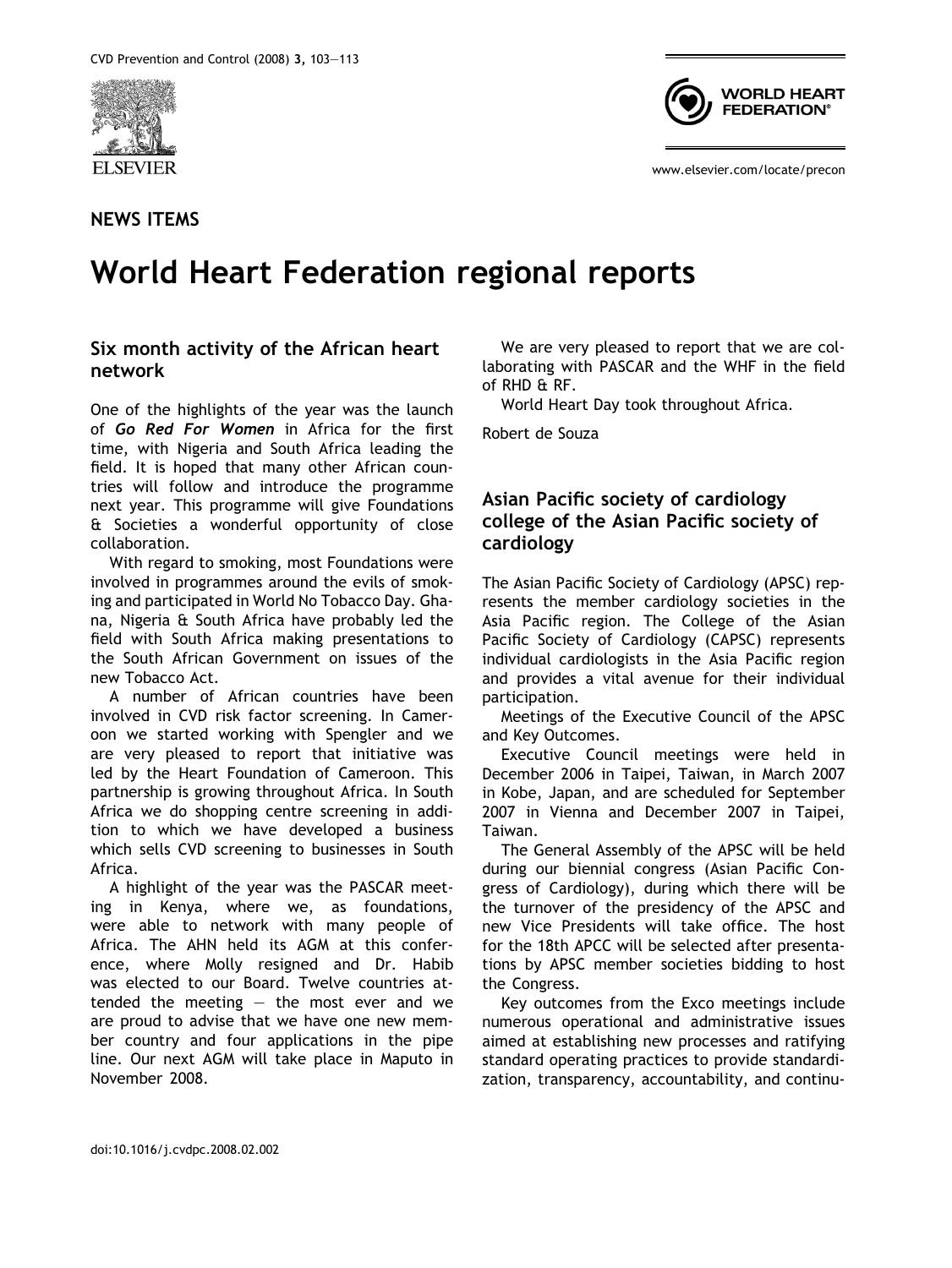ity. This included new processes for establishing the eleven scientific committees of the APSC to ensure active committees and for electing vice presidents to the APSC.

A new logo for the APSC was designed and ratified, coinciding with the 50th anniversary of the APSC.

The Presidents Council, comprised of current and past presidents, to provide continuity in leadership, was created by the Exco.

The Scientific Advisory Board (SAB) was created by the Exco, to provide clear leadership of the eleven Scientific Committees of the APSC and oversee and coordinate their activities and oversee the scientific content of all scientific meetings/congresses of the APSC. The SAB will work will closely with the College of the Asian Pacific Society of Cardiology.

College of Asian Pacific Society of Cardiology (CAPSC).

The CAPSC has been established as a legal entity in Singapore. The website address is [www.capsc.](http://www.capsc.net) [net](http://www.capsc.net). The officers of the CAPSC are Chancellor Michael Lim (Singapore), Vice Chancellor Anil Kumar (India), Secretary General Cheng-wen Chiang (Taiwan), and Treasurer Akira Matsumori (Japan).

The Trustees of the CAPSC are Michael Lim (Singapore), Anil Kumar (India), Cheng-wen Chiang (Taiwan), and Akira Matsumori (Japan). Their installation ceremony was held in December 2006 and was hosted by the Taiwan Society of Cardiology during their annual meeting. Dr. Feridoun Noohi (Iran), Dr. Sim Kui Hian (Malaysia), and Dr. Dayi Hu (China) will be installed as Trustees in December 2007 during the 16th APCC.

The CAPSC through its trustees and officers is working to identify training institutions, training fellowships, create scientific expert committees (some jointly with other societies), develop joint scientific symposia, and determine an appropriate journal of the CAPSC.

Applications for Fellows are now being received and the first convocation of Fellows will be held in December 2007 during the 16th Asian Pacific Congress of Cardiology.

The Cardiac CT Expert Committee of the CAPSC is being established. The ESC has been invited to participate in this expert committee and to nominate members. The first certification course is being developed and will be held in Singapore.

Scientific Meetings of the APSC

December 13–16, 2007: 15th Asian Pacific Congress of Cardiology to be held in Taipei, Taiwan, hosted by the Taiwan Society of Cardiology, in conjunction with their annual scientific meeting. Numerous joint symposia with other cardiology societies, including the American College of Cardiology and the European Society of Cardiology, are scheduled. The APCC–WHF Joint Symposia will focus on tobacco prevention strategies; the WHF is providing the air fare for the four WHF speakers and the APCC is providing all local accommodations.

January 31–February 3, 2008: 4th Asian Pacific Congress of Heart Failure to be held in Melbourne, Australia.

May 20–23, 2009: 17th Asian Pacific Congress of Cardiology, Kyoto, Japan, hosted by the Japanese Circulation Society.

Scientific Education

The Task Force on Continuing Education of the APSC, chaired by the Japanese Circulation Society, sponsored a joint symposium with two different APCS member societies at their annual national meetings. One was with the Philippine Heart Association and the other the Indonesian Heart Association.

Other joint symposia held were the Iranian Heart Association–APSC Joint Symposium at the annual meeting of the IHA. The Great Wall/ ICC–APSC Joint Symposium will be held again in October 2007 in Beijing. A joint symposium on interventional cardiology with the Iranian Heart Association (IHA) and the American College of Cardiology is being planned for November 2008 at the annual meeting of the IHA.

Ongoing joint symposia with the American College of Cardiology, American Heart Association, and the European Society of Cardiology, at both their annual meetings and the biennial congress of the APSC, have been organized and will be annual events. The ESC–APSC Joint Symposium on heart failure was held in September 2007 during the ESC Congress.

Joint Initiatives

The APSC Exco is pursuing a number of initiatives with other cardiology societies. These include a collaborative effort with the American College of Cardiology to provide a 6-month trial of its Cardiosource Plus, and developing joint scientific expert panels with the European Society of Cardiology.

Touch Briefings

The APSC contributed an article to the coming issue of Asian Cardiovascular Disease that is being published by Touch Briefings and Dr. Akira Matsumori, chairperson of the APSC's Scientific Advisory Board is serving on the Advisory Board for this publication. The article titled ''Accuracy, Safety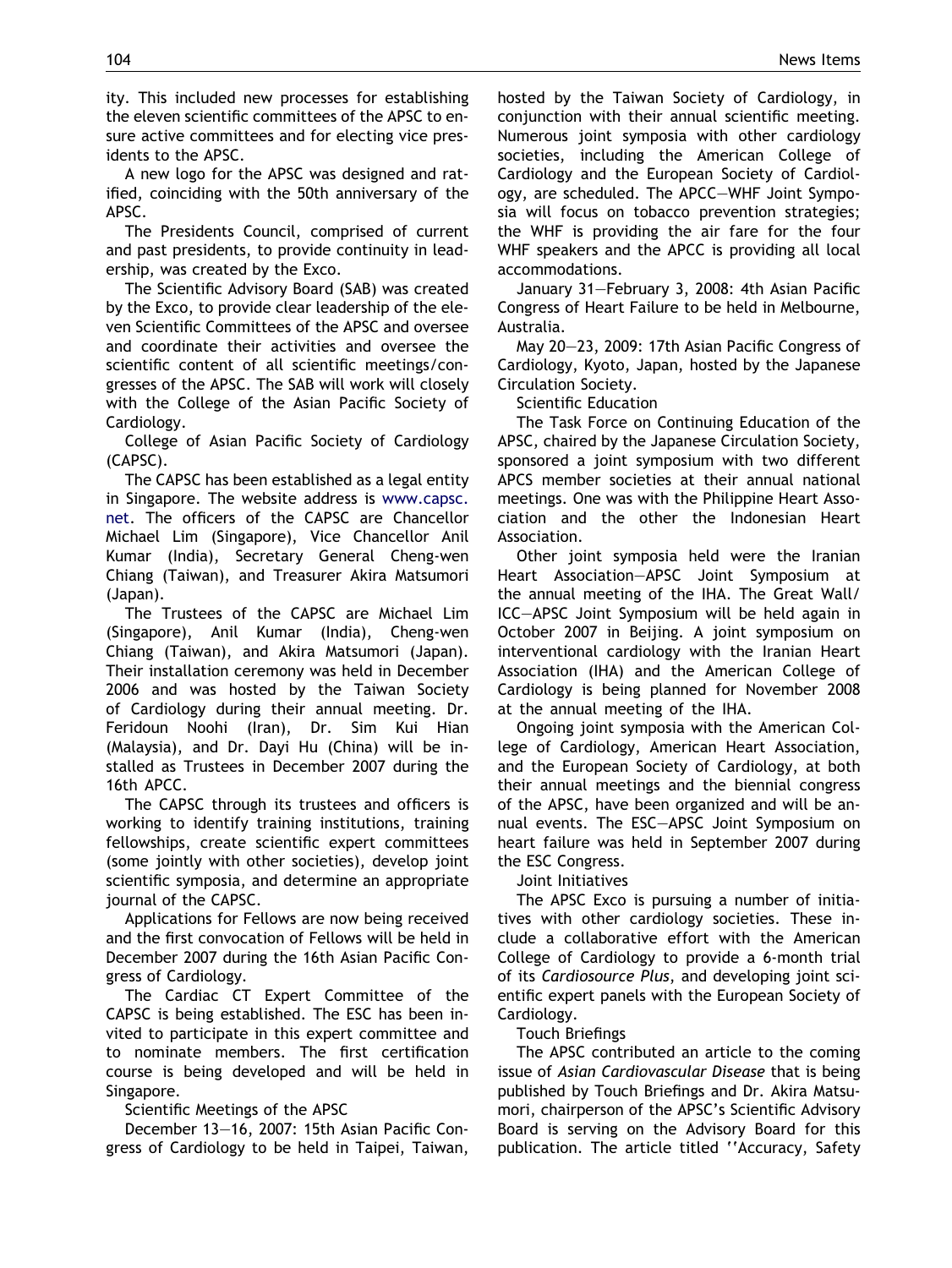and Application of Coronary CT angiography  $- A$ Perspective in 2007" was authored by Michael Lim.

Michael Lim, M.D., President, APSC, December 2005–December 2007



## European heart network activities in 2007

## Publications

- Annual Report 2006 (July 2007).
- Review of 'front of pack' nutrition schemes (February 2007).

Publications of interest (since last report)

- Policy options to prevent child obesity Stakeholder consultations carried out in the context of the project on Children, obesity and associated avoidable chronic diseases (October 2006).
- Stress and Cardiovascular Disease (August 2006).

#### Meetings/Conferences

- Workshop on a GLOBALINK for Nutrition, Physical Activity and Avoidable Chronic Diseases – 23 February 2007, Brussels, Belgium in cooperation with the National Heart Forum, UK.
- Prevention for Health, Nutrition and Physical Activity  $-$  A Key to Healthy Living $-$  25 $-$ 27 February 2007, Badenweiler, Germany, German Presidency conference attended by Marleen Kestens.
- Healthcare 2007: Diagnosing our future 19–20 March 2007, Brussels, Belgium, organised by the European Voice; Director of EHN participated in a panel discussion.
- The role of fruits and vegetables in the fight against obesity – 17–19 April 2007, Brussels Belgium, Marleen Kestens participated.
- Consensus seminar on tobacco and nicotine product regulation– 3–4 May 2007, Leuven, Belgium, co-organised and co-sponsored by EHN.
- Round table on food, agriculture and health  $-5$ June 2007, Brussels, Belgium, organised by EP inter-group, Director of EHN participated.
- $\bullet$  The art of a healthy heart  $-$  25 June 2007, Brussels, Belgium, special exhibition organised by Novartis, Director of EHN spoke as did MEP Georgs Andrejevs.
- The 3rd annual obesity Europe conference 26–27 June 2007, Brussels, Belgium, Director of EHN participated in a panel discussion on health and nutrition claims.
- Young at Heart: cardiovascular health a matter of an early start  $-2$  September 2007, Vienna, Austria, joint EHN/ESC session at the ESC congress, Director of EHN co-chaired.
- DG Sanco Away Day 21 September 2007, Helecine, Belgium, EHN and Belgian Heart League organised session on heart health for DG Sanco staff.
- $\bullet$  Expert hearing on school fruit scheme  $-$  24 September 2007, Brussels, Belgium, organised by Directorate General for Agriculture (DG Agri), Director of EHN spoke under the category of health stakeholder.
- Towards an EU Strategy on Nutrition and Physical Activity – 1 October 2007, Brussels, Belgium, organised by CHES/Royal College of Physicians with representatives from a select number of European organisations discussing the Commission White Paper on nutrition and physical activity with the Director General of DG SANCO.
- 10 Years Gastein shaping the future of health  $-$  3-6 October 2007, Bad Hof Gastein, Austria, Director of EHN participated in a panel discussion on applying economic arguments to health policy in Europe; Commission poster exhibition included a poster on the EHN project on children and obesity considered as one of the more significant EC co-funded projects in 2004–2006.

#### Annual workshop

The 2007 Annual Workshop of the EHN took place from 23–25 May 2007 in Elsinore, Denmark. It was hosted by the Danish Heart Foundation. Fiftythree delegates from 25 member organisations from 21 countries as well as guests from the WHF attended the Workshop.

The 2007 Workshop focused on five subject areas: mass media campaigns, healthy futures, the use of web sites in heart foundations, Europe's major health burdens and fundraising.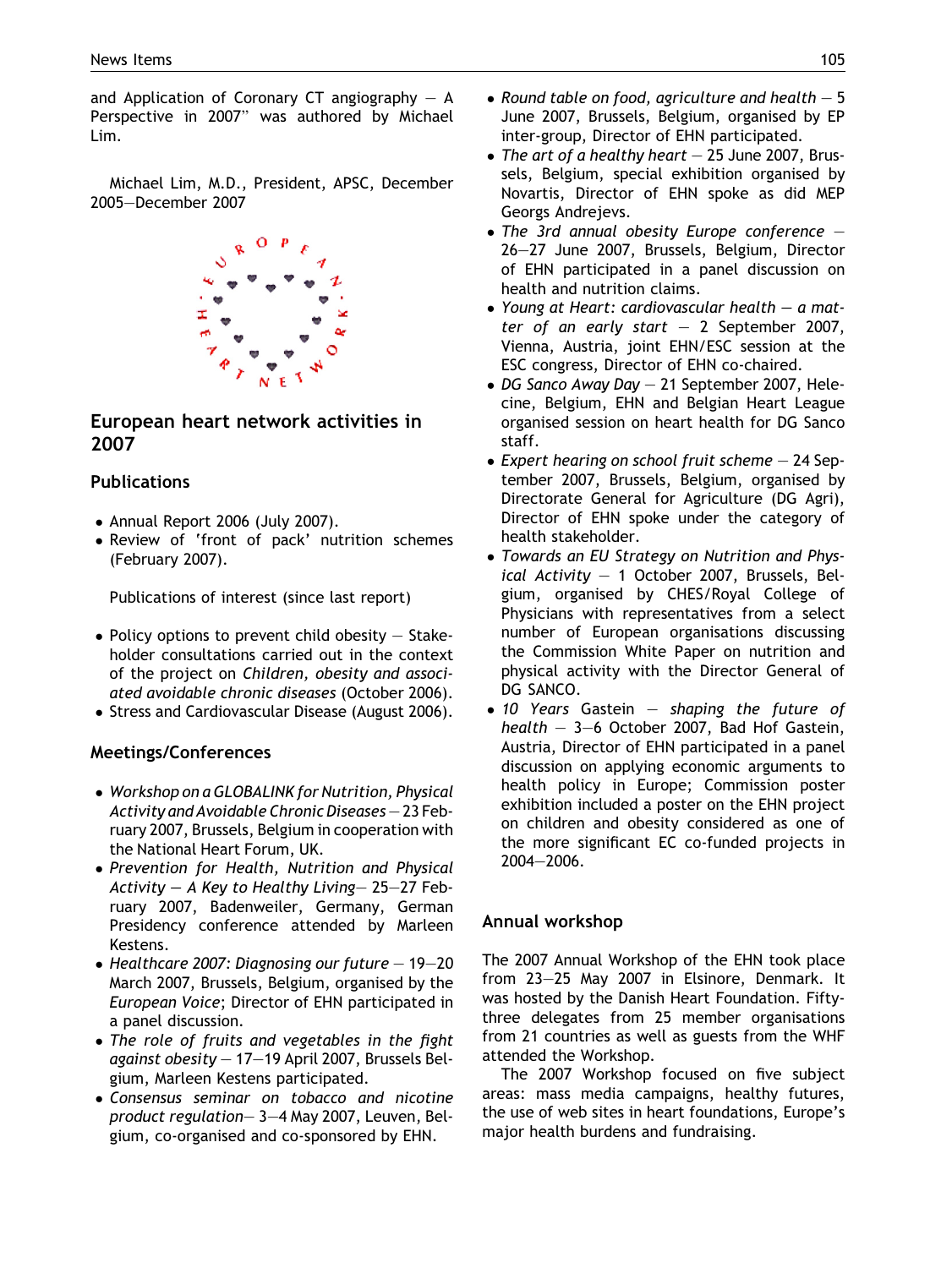# Projects

# **EuroHeart**

Since 1 April 2007, EHN jointly with the ESC and member organisations of the two organisations in 20 European countries started a 3-year project part-funded by the European Commission.

The specific objectives of the EuroHeart project are to

- 1. Mobilise broad support for cardiovascular health promotion and cardiovascular disease prevention with a view to achieving stronger cross sector cooperation. The mechanism whereby this will be carried out is through the launch of a European Heart Health Charter. The aim of the Charter is to substantially reduce the burden of CVD in the European Union and the WHO European Region and to reduce inequalities/inequities in the disease burden within and between countries. Timeline: April–September 2007.
- 2. Map and analyze national plans, policies and measures impacting on cardiovascular health promotion and cardiovascular disease prevention. This objective aims to obtain comprehensive comparable information on policies and actions impacting on cardiovascular health (CVH) promotion and CVD prevention in 16 EU countries. It will provide a model for national plans. It will also identify gaps in policies and actions across Europe and improve awareness of the importance of considering heart health in a wide range of policies. A table listing policies that impact on behavioural aspects of CVH/CVD will be drawn and filled in with an analysis of which policies are adopted and implemented in the participating countries. Equally, a table listing measures including emergency services, Cardiopulmonary Resuscitation (CPR), implementation of guidelines will be drawn up and filled in with information from the participating countries. Timeline: October 2007–September 2009.
- 3. Investigate issues concerning CVD in women. The project will collate information on research specifically on women, enrolment of women in clinical trials, awareness-raising campaigns targeting women and educational programmes targeting health professionals. It aims at improving the awareness, diagnosis and treatment of CVD in women. It will also provide recommendations

for awareness campaigns targeting women and for educational programmes for health professionals. Timeline: October 2008–March 2010.

- 4. Improve prevention practices at primary care level by developing local-language versions of the web-based interactive CVD risk assessment tool, HeartScore. Timeline: February 2008– March 2010.
- 5. Implement and adapt European guidelines on CVD prevention to national situations. The adaptation/translation of the guidelines to the national situations will facilitate the use of the guidelines by the medical community in each country. This will lead to increased knowledge on preventive measures and risk factor identification and will reduce the gap between objectives outlined in the European guidelines for CVD prevention and the day to day situation in clinical practice. Moreover, the adaptation/translation of the guidelines to the national situations will allow networking and development of national alliances among sister organisations (e.g. equivalent to the Joint Prevention Committee at European level). Timeline: December 2007–May 2009.

The total budget is almost 2.89 million euros of which the Commission contribution amounts to 1.5 million euros, or 53.66%.

# European heart health charter

The Charter was developed jointly by the EHN, the ESC, the European Commission and the WHO European Region. Fourteen Europe-wide health organisations and professional societies have signed up to it. The European launch took place on 12th June in the European Parliament in Brussels in the presence of Health Commissioner Markos Kyprianou. Since the European launch, launches are taking place throughout Europe often with national health ministers signing up to it.

# MEP Heart Group

The Heart Group is intended to provide MEPs with an interest in cardiovascular health an opportunity to generate dialogue, outreach and activities at EU and Member State level. It is made up of MEPs who have an interest in addressing CVD in the EU and who are interested in contributing to initiatives which aim to reduce the burden of this disease. Several members have a medical background and/ or are members of the European Parliament Health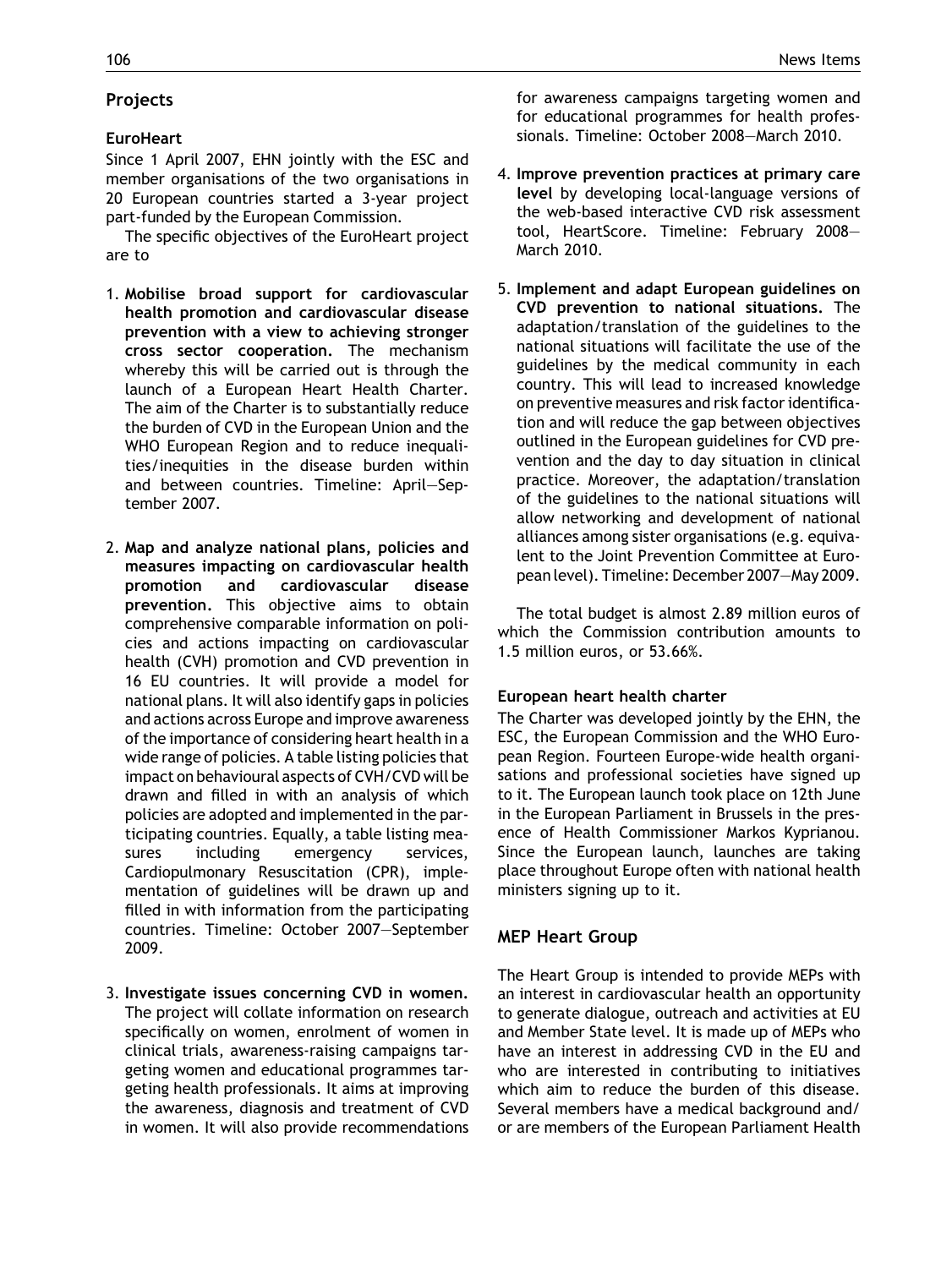Working Group but membership is not restricted to these categories.

The Heart Group is Co-Chaired by Dr. Georgs Andrejevs MEP and Dr. Adamos Adamou MEP working in close cooperation with the European Heart Network (EHN).

On 2nd October 2007, the MEP Heart Group held its inaugural meeting in the European Parliament (EP) in Brussels. It was attended by 14 MEPs or their assistants, as well as representatives of eight national heart foundations and five signatories and supporters of the European Heart Health Charter.

#### HELP

EHN Director is member of the Advisory Board of the EU-funded pan-European anti-smoking campaign HELP. In 2007, she has attended one meeting on 5th July and will attend the second meeting on 7th December.

## Advocacy and Lobbying

#### Diet and nutrition

EHN works especially on simplified front of pack labelling calling for EU harmonised legislation making it mandatory and using the 'traffic light' scheme developed and tested in the UK. EHN continues to lobby for rules severely restricting advertising of HFF foods to children. In the context of the Platform on Diet, Physical Activity and Health, led by the European Commission, the UK FSA initiative on using nutrient profiling to determine which products cannot be advertised on broadcast media to children under 16 will be presented to regulatory authorities throughout the EU's 27 Member States. EHN is also actively advocating for EU co-financing through the Common Agriculture Policy of school fruit and vegetable schemes to be made available across the EU Member States.

EHN is about to finalise its response to the European Commission's White Paper on A Strategy for Europe on Nutrition, Overweight and Obesity related health issues which will be debated in the European Parliament later this autumn.

#### Tobacco

As part of the review of the 2001 tobacco products directive the question of 'liberalising' snus (a Swedish moist snuff product) is occupying the tobacco control community as well as the European Commission and the European Parliament. In conjunction with the Leuven consensus seminar on tobacco and nicotine product regulation (see above), EHN adopted a statement.

Regarding smokefree legislation, EHH submitted a response to the European Commission's Green Paper in May 2007 calling for total bans to be adopted by Member States at national level and lobbied the European Parliament for its report to reflect EHN's positions.

In June 2007, EHN responded to a European Commission's consultation on excise duties on tobacco.

Future tobacco control measures to be debated at EU level are graphical (pictorial) warnings and generic packaging.

For further information and to obtain copies of EHN papers, please contact:

Susanne Løgstrup, Director European Heart Network (EHN) Rue Montoyer 31  $B - 1000$  Brussels Belgium Tel.: +32 2 512 91 74; fax: +32 2 503 35 25 E-mail: slogstrup@ehnheart.org Website: [http:/www.ehnheart.org](http://http:/www.ehnheart.org)

## InterAmerican Heart Foundation (IAHF)

- 1. CARMELA Study. Main paper for the study was accepted for publication and will appear in the American Journal of Medicine in Jan. 2008. Seven articles have been written for publication in a journal supplement on hypertension, diabetes, metabolic syndrome, tobacco, lipids, IMT, and adherence to treatment. The Mario Negri Institute of Milan, Italy, has conducted all statistical work.
- 2. Prevention and Control. IAHF sponsored a special issue focus on policy change for CVD prevention.
- 3. Rio Conference on Tobacco Control, Sept 5–7 '07. IAHF, jointly with the Society for Research on Nicotine and Tobacco (SRNT), sponsored the First SRNT Latin American Congress and the Second Iberoamerican Conference on Tobacco Control to strengthen the science for tobacco control in the age of the FCTC. Registrations surpassed expectations with 330 registrants. As a result of this confer-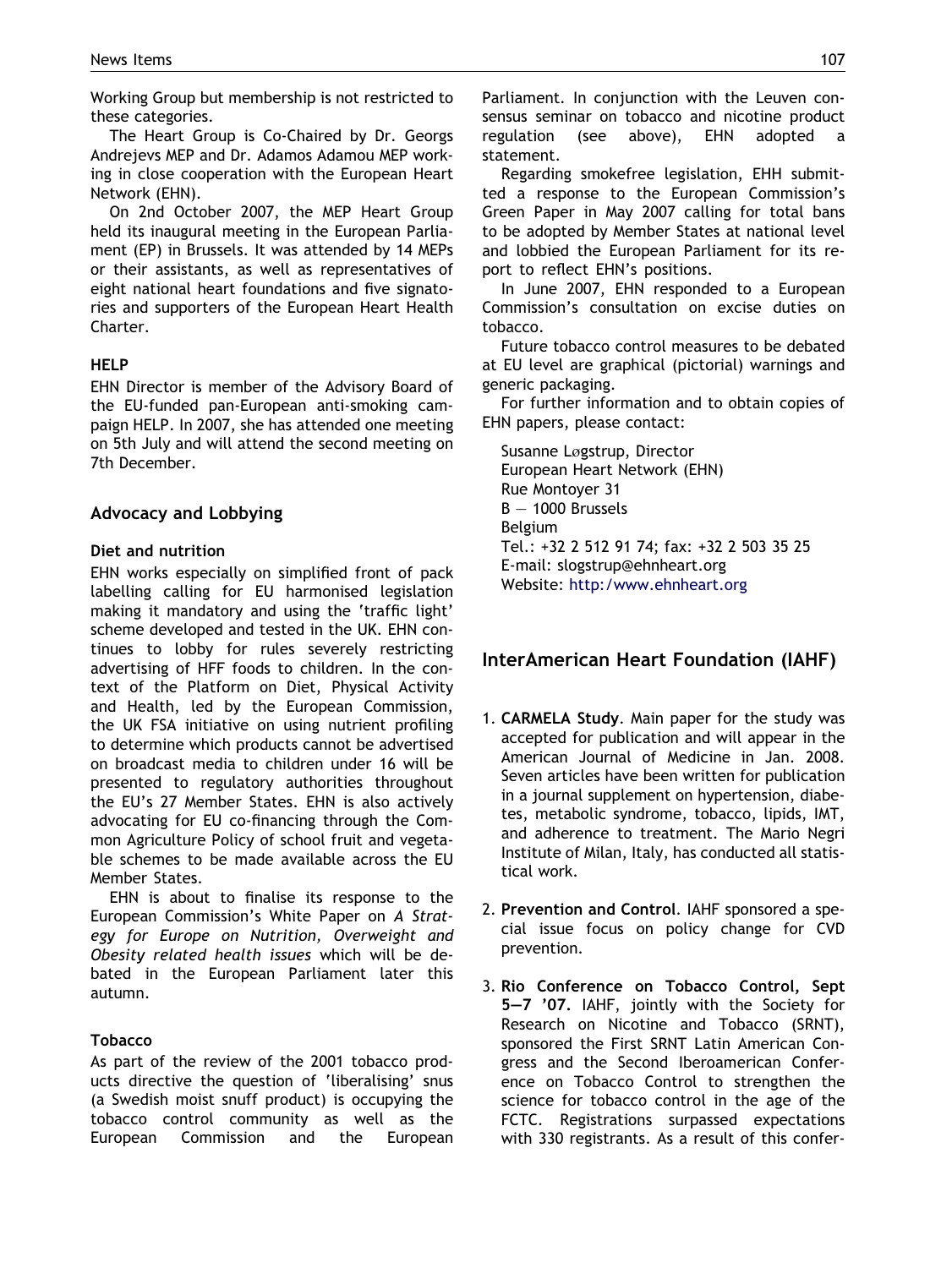ence, the Latin American and Caribbean Women and Tobacco Network was established as a joined effort of the International Network of Women Against Tobacco (INWAT) and IAHF. Also, jointly with WHF, young people prepared a Declaration on Latin American Youth for a Life Free of Tobacco. Conference attendees included economists, lawyers, agronomists, journalists, women's advocates, youth advocates, business and government leaders in addition to health professionals.

- 4. Media relations. The 4th Journalism Contest on Tobacco Control awards were presented during the Opening Ceremony at the Rio Conference. First prize went to Valeria Román from Clar $\pm$ n, the main newspaper in Argentina. Awards were also given to journalists from Chile and Brazil. The organizing team had major award winning journalists from the region.
- 5. Tobacco Control Research and Advocacy. The IAHF jointly with the International Development Research Center (IDRC), identified five strategic research lines in tobacco control that fit with advocacy needs in our region. These are: smokefree environments, tobacco and poverty, economics and smuggling, tobacco industry strategies and crop substitution. A partnership with IDRC has developed to ensure high quality, effective, policy-relevant research in Latin America and the Caribbean. An on-going research database is in the works.
- 6. Emergency Cardiovascular Care (ECC). The 6th Caribbean Conference on ECC took place Oct 5–7 '07 in Antigua. An initiative on Preventing Sudden Death in Sports has begun with work in Uruguay, Argentina and Brazil. LAC ECC experts are supporting the development of ILCOR (International Liaison Committee on Resuscitation) 2010 ECC guidelines. Continue to publish the ResuciMail newsletter 3–4 times per year. See [www.interamericanheart.org/](http://www.interamericanheart.org/?mod=cr) [?mod=cr](http://www.interamericanheart.org/?mod=cr) Plans are underway for a regional conference in ECC to take place in Aug '08 in Sao Paulo, Brazil with Dr. Sergio Timerman as president.

#### 7. IAHF Subregional activities.

• Mexico. A three-year Community Intervention for Health (CIH) initiative will begin in Nov '07 in an intervention and control communities in the City of Mexico. This program includes policy interventions in diet, physical activity and tobacco, in worksites, schools, healthcare and the community as a whole. IAHF funded a second FCTC Implementation Report from Civil Society in Mexico and a press conference to present its findings. A 2-day advocacy workshop took place in Cuernavaca, Mexico, jointly with the National Institute of Public Health in August '07. IAHF organized a 2-day strategic planning session with civil society Oct 12–13 '07 to identify strategies to promote strong tobacco control legislation at the federal and city level. Another press conference on Oct 16 focused on weaknesses in smokefree legislation.

- Argentina. With IAHF support, two Bloomberg grants were obtained for Argentina, both to promote the enactment, implementation and enforcement of smokefree legislation. Both projects are underway. IAHF conducted several press conferences on this subject and provided awards to cities that declared themselves 100% smokefree. Gender-based tobacco policy analysis study is underway.
- Caribbean. The IAHF facilitated Caribbean network on tobacco control has been advocating for strong tobacco packaging warning labels. The Port-of-Spain Declaration to stop the Epidemic of Chronic Diseases, signed by prime ministers from CARICOM countries in Trinidad on Sept 15 '07, has led to closer collaboration with PAHO to ensure implementation of policy-focus interventions in these countries.
- Andean. Jointly with the Andean Regional Health Organization (ORAS), we have conducted a tobacco control workshop in Aug '07 in Lima and another one is planned for Quito in Nov '07.
- 8. Other. In Chile we continue a campaign for risk factor awareness, focused mainly on professional education. IAHF and PAHO distributed their first joined press release for WHD 07. There have been further improvements to the IAHF website.

Submitted by Prof. T Hassell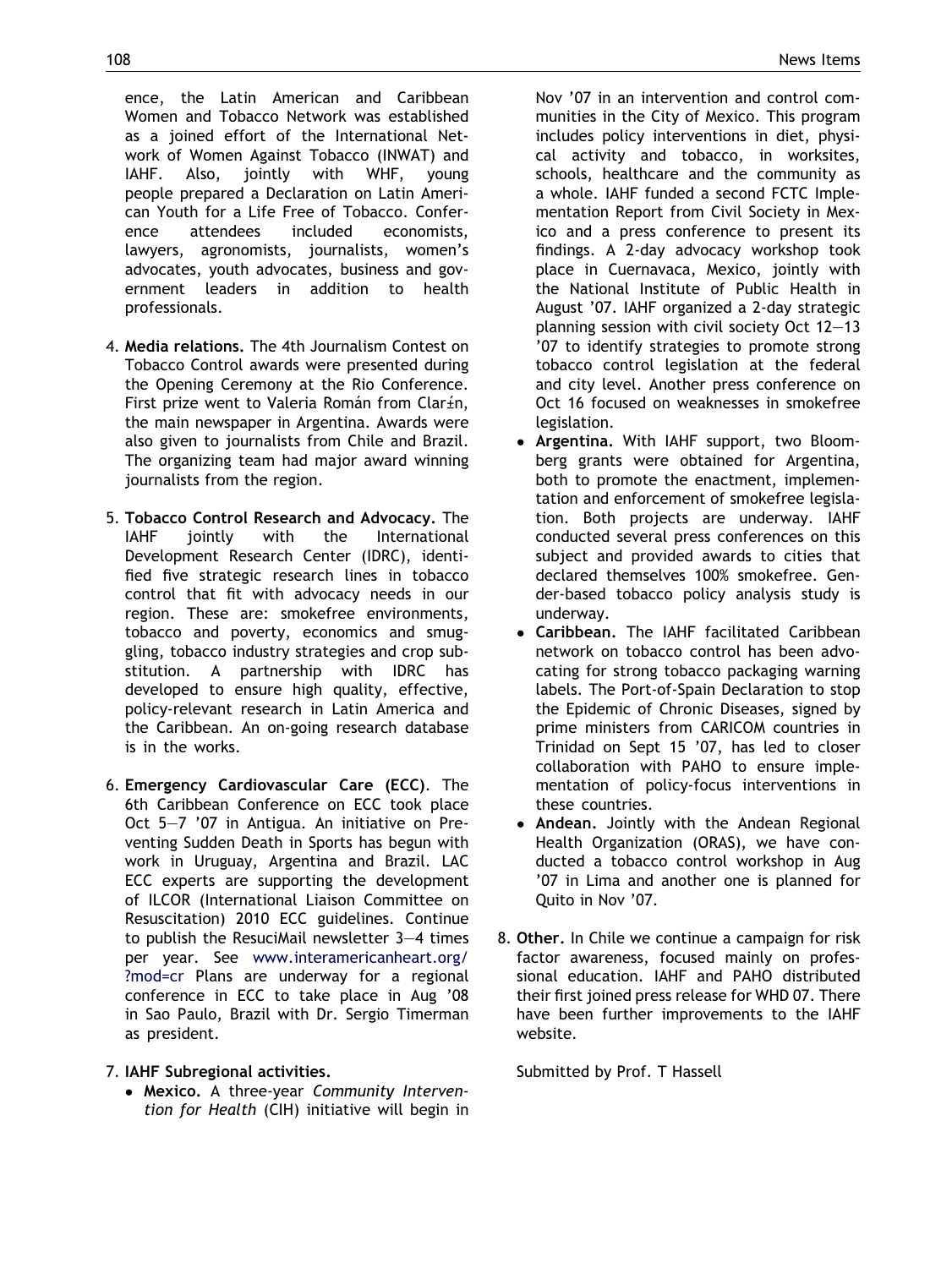

## InterAmerican society of cardiology

#### I. Academic activities

#### COURSES

- (a) ''Twin Centers" Fellowship program
	- As known, this program for Latin American cardiologists (one per country per year) and aimed at promoting short stays in diverse Centers of Excellence for continuing education and maintaining competence levels, has been extended from one to two weeks. The following institutions have ratified their collaboration:
		- National Institute of Cardiology ''Ignacio Chávez", Mexico City, Mexico.
		- Heart Institute INCOR (Sao Paulo, Brazil).
		- Cleveland Clinic (Cleveland, Ohio, USA).
		- Methodist Hospital (Houston, TX, USA).

During the administration of Dr. Martinez del Rio, a donation of US\$ 20,000.00 was allotted by Boston Scientific, which covers the traveling expenses of the fellows. The institutions collaborate with lodging expenses. To this date, the following cardiologists have registered for this benefit:

and Arrhythmias, Echocardiography, Interventionist Cardiology, Nuclear Medicine, Imaging, Pediatric Cardiology, Clinical Cardiology of the Adult, Emergencies and Coronary Unit, Cardiovascular Surgery, Postsurgical Intensive Therapy. To this date, 24 fellows have rotated in these services and administrative work is being done to renew this Fellowship next year.

It is wished that these programs be developed in other countries.

(c) SOINCA has promoted and received unconditioned support from all South American Societies aimed at programming a Symposium of the Interamerican Society at all National Congresses of Cardiology. These have been held already in Buenos Aires, Argentina, in Paraguay, Uruguay, and Ecuador. It will be held in December 2007 in Chile. For 2008, coordination has been undertaken with the Societies of Bolivia, Brazil, Colombia for the World Congress of Cardiology to be held in Argentina and Venezuela in August. We have undertaken these same steps with the countries of Central America.

| Name                                                                                         | Country                                                          | Date                                                                                       | <b>Institution</b>                                                                                                | Service                                                                                                             |
|----------------------------------------------------------------------------------------------|------------------------------------------------------------------|--------------------------------------------------------------------------------------------|-------------------------------------------------------------------------------------------------------------------|---------------------------------------------------------------------------------------------------------------------|
| Omar F Candia C<br>Marco Salazar F<br>William Tarifa V<br>José G. Ercilla<br>Marianela Rivas | <b>Bolivia</b><br>Ecuador<br><b>Bolivia</b><br>Peru<br>Venezuela | August 5-18, 07<br>Sept 29-Oct 21, 07<br>Nov 3-18, 07<br>Nov 4-16, 07<br>Nov 23-Dec 13, 07 | $INCICH - Mexico$<br>Cleveland Clinic $-$ USA<br>Cleveland Clinic - USA<br>$INCICH - Mexico$<br>$INCICH - Mexico$ | Electrocardiology<br>Cardiovascular Surgery<br>Electrocardiography<br>Cardiopulmonary<br>Pediatric Echocardiography |
| Carlos Herrera D                                                                             | Guatemala                                                        | June 2008                                                                                  | $INCOR - Brazil$                                                                                                  | Pediatric Echocardiography                                                                                          |

(b) Fellowship of the Interamerican Society of Cardiology sponsored by sanofi-aventis for Mexican cardiologists of the National Institute of Cardiology "Ignacio Chávez". This fellowship is aimed at giving the fellows the opportunity to share at a full-time scale, the daily work with experts in one of the following cardiology areas: Electrocardiology

#### II. Activities of the councils

Electrocardiography Council. Coordinator Dr. Manlio Márquez. This Council has been performing modular courses on Cardiac Electrical Stimulation sponsored by Medtronic in the facilities of the National Institute of Cardiology "Ignacio Chávez". Courses were held in October 2006, February, May and October 2007.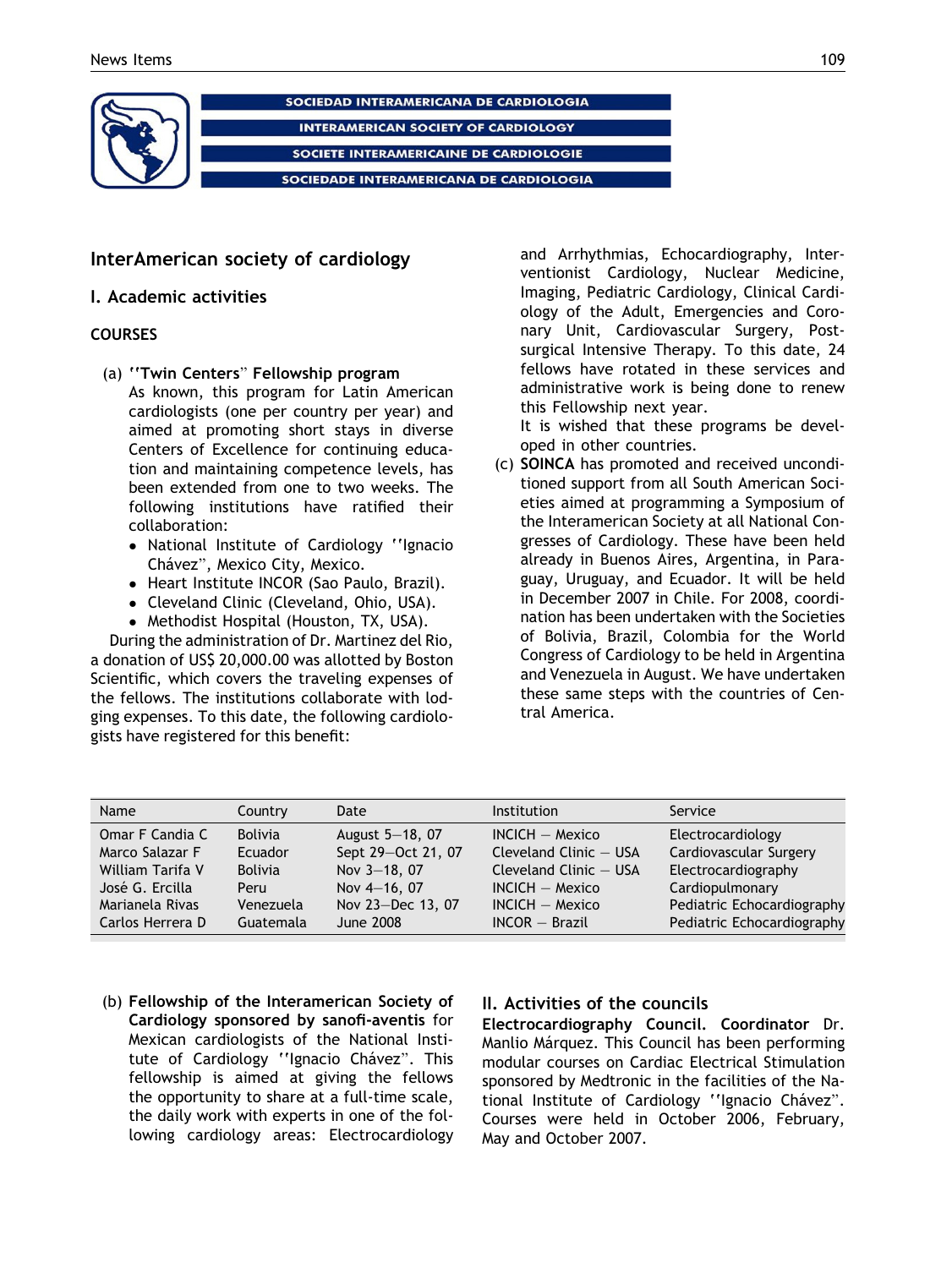Objective: To up-date the Health Care Professional in the selection, basic programming and follow-up of the instruments used for electrical therapies. In 2008, two courses will be held, in April and September.

Echocardiography Council. Coordinator Dr. Jorge Lowenstein.

This council has been many activities performed by ECHOIASC during 2007 and the main projects for 2008.

Cardiomyopathies (Chagas) Council. Coordinator Dr. Jorge Mitelman, who has been working also with many activities during 2007.

WEB page. We inform you that after some months of difficulties with the hosting of SOINCA's web page, this has been re-activated; since September 2007. Coordinating efforts are being made to gather and exchange information arising from Mexico and Peru. Venezuela and Argentina have also offered their support. Through this web page, all activities of SOINCA are promoted and serve to provide information to all the members of the Affiliated Societies.

We requested again from all the Affiliated Societies information on the local activities to advertise them in our WEB page, as it is indispensable to keep constantly in touch with SOINCA.

The iterative request of SOINCA for the personal e-mails of the members of each local society is only aimed at being able to establish academic communication with them.

## III. International activities and representations

I have been invited to represent SOINCA at the following meetings and congresses:

- SOLACI Argentina in July 2007.
- WHF. I attended the meeting of the Organizing Committee of the WHF World Congress, held during the Congress of the Argentinean Society of Cardiology in August 2007. Regarding the World Congress – Argentina 2008: Talks have been held with the Organizing Committee and, in particular, with Dr. Horacio Faella with the objective of having an adequate and equitable representation of the SOINCA Member Societies in that event. Dr. Daniel Piñeiro, as SOINCA's Vice-President for the South American region, was commissioned to hold the coordination meetings with the Organizing Committee.A meeting was held with Dr. Horacio Faella and the Organizing Committee of the World Congress of Cardiology; Dr. Alfonso Buend±´a and Dr. Daniel Piñeiro were also present.
- WHF: I have been invited to the Meeting of the Executive Council of the World Heart Federation, to be held November 12–14, 2007.
- AHA-2007, Orlando, FL: I have been invited to coordinate the Joint Session in Spanish of the AHA/SSC/IASC in November 2007.
- ACC: During the Argentinean Congress of Cardiology held in August 2007, two meetings were held with ACC's President, Dr. James D. Dove, Ms. Sharyn Teen, International Affairs Director of ACC, Dr. Jack Lewin, in charge of legal affairs, and Mr. George P. George, Director of Financial Affairs. SOINCA was represented by Drs. Oscar Alvarado, Alfonso Buendia, and Daniel Piñeiro. The following conclusions were reached:ACC will provide, without cost, 100 subscriptions to the Cardiosource Plus journal and this will be done through the National Societies.We asked whether it was possible to grant us a certain number of cost-free registrations for the ACC Meeting.A visit to the ACC headquarters by the Executive Council of SOINCA is pending to be programmed.It is still pending to finish the necessary steps to attain a tax-free status in the USA.ACC has again offered to search and identify other potential Excellence Centers in the USA for the Twin Centers program.ACC has offered to give support to send Faculty members to the National Congresses of the Member Societies.
- Argentinean Congress of Cardiology: At the Congress in Buenos Aires, SOINCA, represented by Drs. Oscar Alvarado and Daniel Piñeiro, agreed that ASC will invite all Presidents of the South American Societies to their Congress, assuming the travel and lodging expenses.
- Venezuelan Congress of Cardiology, August 2007: The Venezuelan Society of Cardiology, in coordination with the Council of Pulmonary Hypertension, will host an event on Pulmonary Hypertension in the city of Barquisimeto in April 2008.

The Venezuelan Society of Cardiology, in coordination with the Council of Epidemiology is organizing an event to be held during the first semester of 2008; the date has not yet been finalised.

During the Congress of the Venezuelan Society of Cardiology, SOINCA represented by Dr. Oscar Alvarado, in a formal meeting agreed that they will invite all the Presidents of the South American Societies and of SOINCA to their congress, assuming the travel and lodging expenses.

Dr. Bartolomé Finizola, in representation of the Venezuelan Society of Cardiology, has offered to support one Society, whichever is proposed by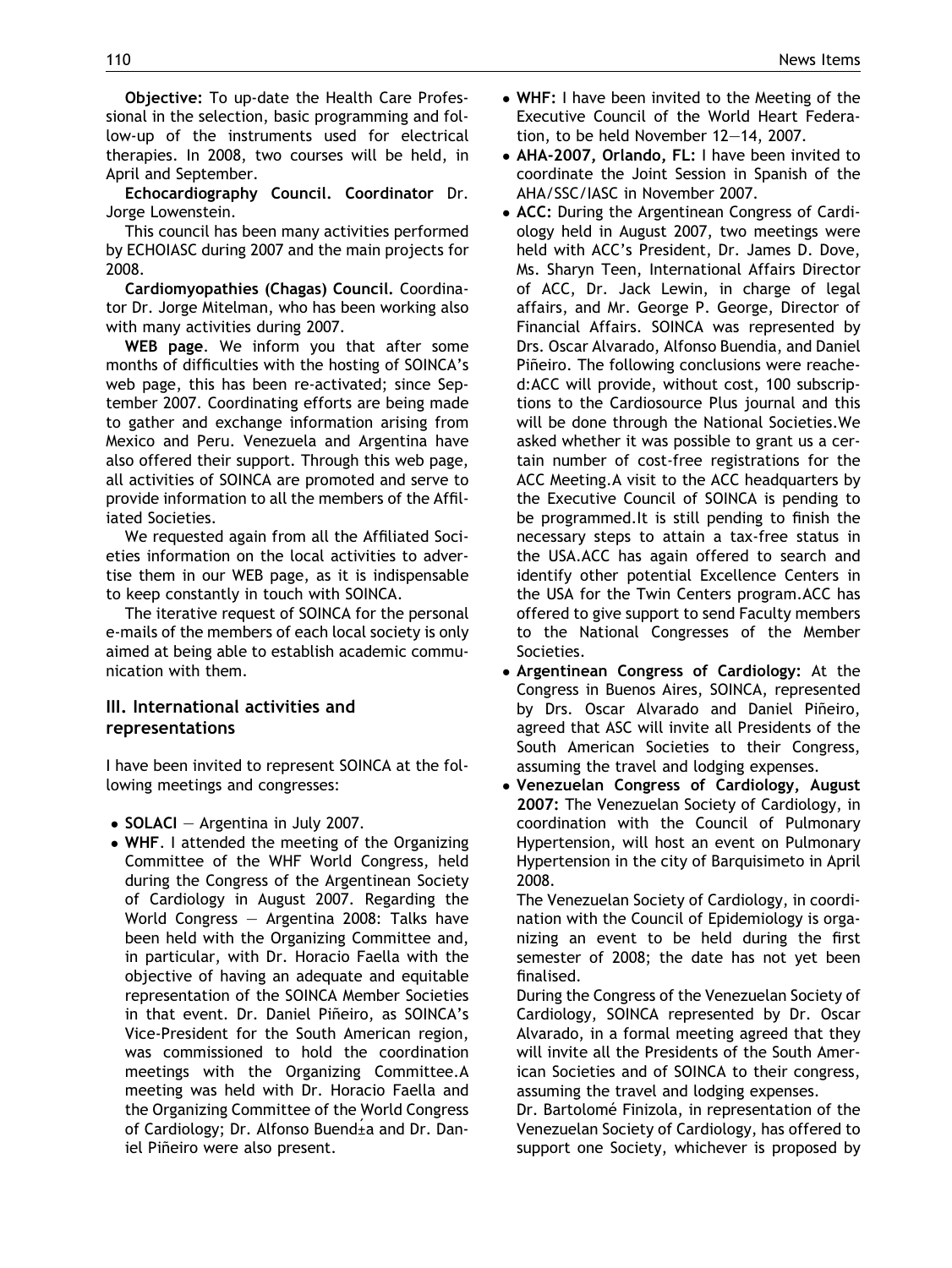the General Assembly, in terms of administration matters, web page, organization of events, etc.

I have been invited to the Venezuelan Congress of Cardiology, August 2008.

- Spanish Society of Cardiology (SSC): I was invited to represent SOINCA at the Spanish Congress of Cardiology, in Madrid, September 2007. (Owing to previously acquired commitments I was unable to attend.)
- CIMETEC-2007: Meeting held in Málaga, Spain, September 13–15, by the Ibero-American Consortium for Education in Sciences and Technology-ISTEC. An activity I could not attend and Dr. Alfonso Buendia attended to represent SOINCA.
- Equatorian Congress of Cardiology: October 2007.
- Chilean Congress of Cardiology: This Congress will be held in December 2007 (I will not be able to attend. Dr. Daniel Piñeiro will represent me).
- The Brazilian Society of Cardiology has offered to cover the travel and lodging expenses of the Presidents of the South American Societies and of SOINCA to attend their Congress.

#### IV. Relations with industry

– General Electric promised to support the ECHO-IASC with US\$ 20.000.00 which will be deposited in the SOINCA account at Frost National Bank of San Antonio TX. This amount will be returned in full to the ECHOIASC Council to cover their commitments. It is still pending to be received.

#### V. Foundations

Lic. Luis Morales, Coordinator. The Constitutive Chart project has been revised, but it still needs to be actualized before being submitted to the Public Notary.

Dr. Oscar Alvarado President

# PASCAR report

8th PASCAR CONGRESS:

All Africa, Heart, Stroke and Diabetes Conference

The Pan African Society of Cardiology, PASCAR, held its 8th Congress in collaboration with the Kenyan Cardiac Society, and in partnership with the WHF, from the 13th to 16th May, 2007, at the Grand Regency Hotel, Nairobi, Kenya. The multidisciplinary meeting titled ''1st All Africa Conference on Heart Disease, Stroke and Diabetes", focused attention on the emergent cardiovascular disease epidemic in Africa with particular emphasis on prevention and control and on diseases of relevance to Africans such as rheumatic fever/ rheumatic heart disease, stroke, heart failure, hypertension, diabetes and HIV/AIDS and the heart. The level of patronage far exceeded the expectations of the Congress organizers with participants coming from all regions of Africa, both Francophone and Anglophone, and from North America, Europe, Asia and Australia. The meeting was very well organized; the Plenary, Scientific and the Poster sessions covering a wide spectrum of very interesting topics were all well attended throughout the meeting.

PASCAR General Meeting

The Society took opportunity of the All Africa Heart Stroke and Diabetes Conference to hold its general meeting in Nairobi on 16th May, 2007. Major decisions taken at the meeting were the establishment of taskforces for Rheumatic Fever/ Rheumatic Heart Disease, Training, Echocardiography and Heart Failure. The Society continued with efforts at revising its constitution to make the document relevant. There was proposal to hold a training programme on Valvular and Rheumatic Heart Disease in collaboration with the Rheumatic Fever and Clinical Cardiology Councils of the WHF which we will like to take up with the Scientific Advisory Board. The meeting asked the current officers of PASCAR to continue in office until the next congress in 2009 when elections will be conducted to elect new officers.

A Journal for PASCAR

PASCAR has adopted the Cardiovascular Journal of South Africa as its official journal. Consequently the Journal has had its name changed to Cardiovascular Journal of Africa.

A.S.A.P RF/RHD Initiative

On 12th May, 2007, a Workshop/Symposium was held in collaboration with and sponsorship from the World Heart Federation. The meeting received delegates from several African countries including Ethiopia, Mozambique, South Africa, Nigeria, Egypt, Ghana, and Kenya.

Collaboration with other African Societies

PASCAR continued to work in collaboration with the African Heart Network and the International Forum for Hypertension (IFHA). Both organizations held t heir meetings in Nairobi alongside the PAS-CAR Congress in Nairobi.

Building Capacity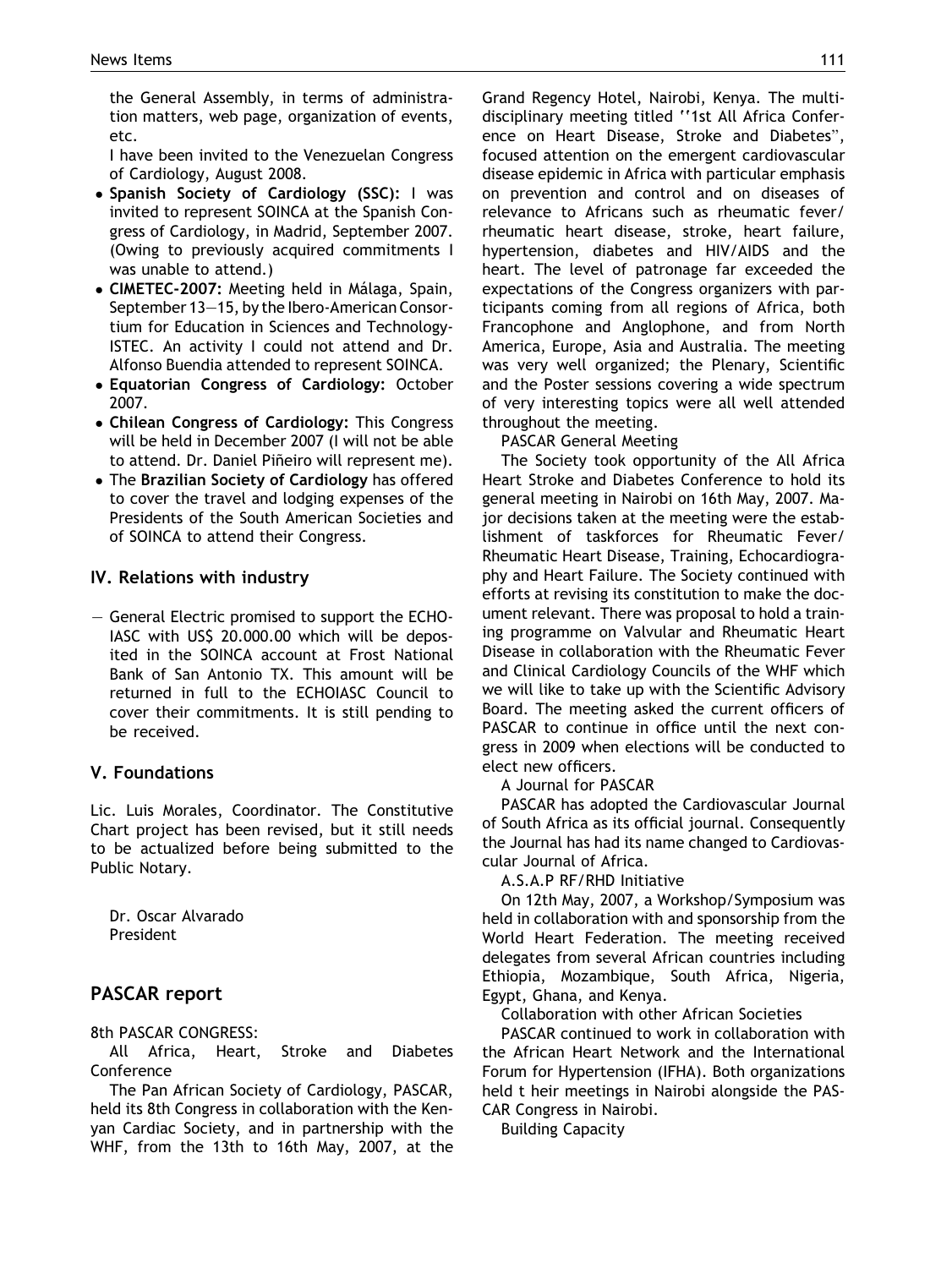PASCAR sees limited capacity for promotive and curative care and leadership training as major challenges that require to be urgently addressed in order to improve the cardiovascular health of sub-Saharan Africa. We would be looking to our international partners such as the WHF for support in meeting these challenges. The surgical members of PASCAR are soon to establish an initiative to have a continental training programme to facilitate the training of cardiac surgeons for the Continent. The physicians are also working on a similar initiative. We are also encouraging our young residents to take advantage of the twinning programme of the WHF.

# Report of the European society of cardiology on European Union relations

The year 2007 was a very important one for the ESC since the EUROPEAN HEART HEALTH CHARTER was launched on 12th June 2007 in Brussels, in the European Parliament, in the presence of EU Health Commissioner Kyprianou, MEP Georgs Andrejevs and WHO Deputy Regional Director Dr Menabde. The Charter has been produced by the ESC and the EHN in close collaboration with the European Commission and World Health Organization Europe (WHO). It was co-signed up by a large number of European umbrella organisations (14) and their national constituencies.

#### Background

The launch of the European Heart Health Charter under the EU German Presidency is the outcome of a long process initiated by Prof. John Martin and the ESC EU Relations Committee. Indeed, several EU Presidencies have singled Cardiovascular Diseases (CVD) out as their priorities. The Spanish Presidency in 2002 included a Presidency note on promoting cardiovascular health in the Health Council conclusions. In 2006, a large conference organised by the ESC and the European Heart Network (EHN), with a special focus on women and CVD, was held in Brussels under the auspices of the Austrian Presidency.

The Charter is based on the 2004 European Council conclusions on Heart Health (Irish Presidency) on the need for unified actions to prevent the epidemic of CVD in Europe. These conclusions were in June 2005 followed by the Luxembourg Declaration on the necessity to promote their implementation and to involve all potential stakeholders in developing national plans for Heart Health.

#### **Objectives**

The European Heart Health Charter aims ''to reduce substantially the burden of CVD in the EU and WHO European Region and to reduce inequities and inequalities in disease burden within and between countries''. It sets out to define minimum requirements for a Heart Healthy environment and proposes practical tools for implementation. It should be looked at as a moral agreement between signatories to work in the field of cardiovascular prevention in all possible respects. A large number of NGO's and other scientific organizations have adhered to it at the national level and many more are requesting to join.

#### Implementation

The national response has been extremely enthusiastic, with 21 countries translating the Charter into their own language and 16 countries to date having adopted (or are in the process of doing so) the Charter at national level. It finally involves 31 partners from either the ESC and/or the EHN constituency across 21 European countries.

The specific Work Packages are as follows:

- WP1, WP2, WP3: management WP for European Commission Executive Agency.
- WP4: National implementation Heart Health Charter.
- WP5: Mapping & scanning heart health policies across Europe (led by EHN).
- WP6: Identifying gender discrepancies and proposing solutions to fill the gaps (led by EHN).
- WP7: Dissemination of Heart Score, translation & promotion (led by ESC).
- WP8: Adoption & dissemination of new European CVD Prevention Guidelines at national level (led by ESC).

Best practices and initiatives are shared during meetings as well as through the website ([www.](http://www.heartcharter.eu) [heartcharter.eu](http://www.heartcharter.eu)).

A second milestone was achieved on July 12, 2007 when the Parliament voted in favour of a resolution on CVD calling upon the EU Commission and the member states to act. Specifically, members are encouraged to develop and strengthen their risk factor surveillance systems and to adopt or review national public health strategies. Action items are mentioned such as: